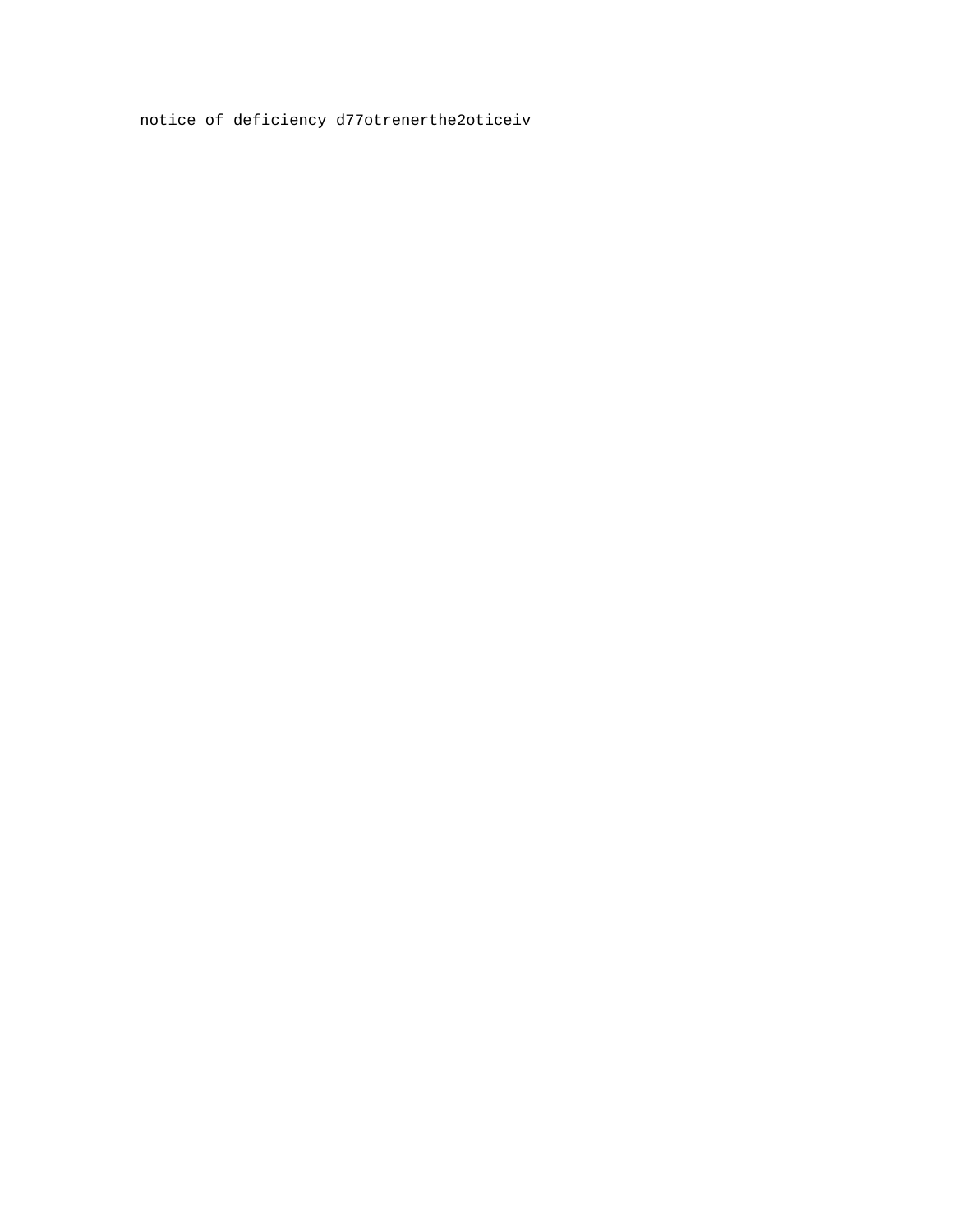conditioned upon the taxpayer's assigning error to the Commissioner's penalty determination. In Swain v. Commissioner,  $\overline{118}$  T.C. 358 (2002), we held that a taxpayer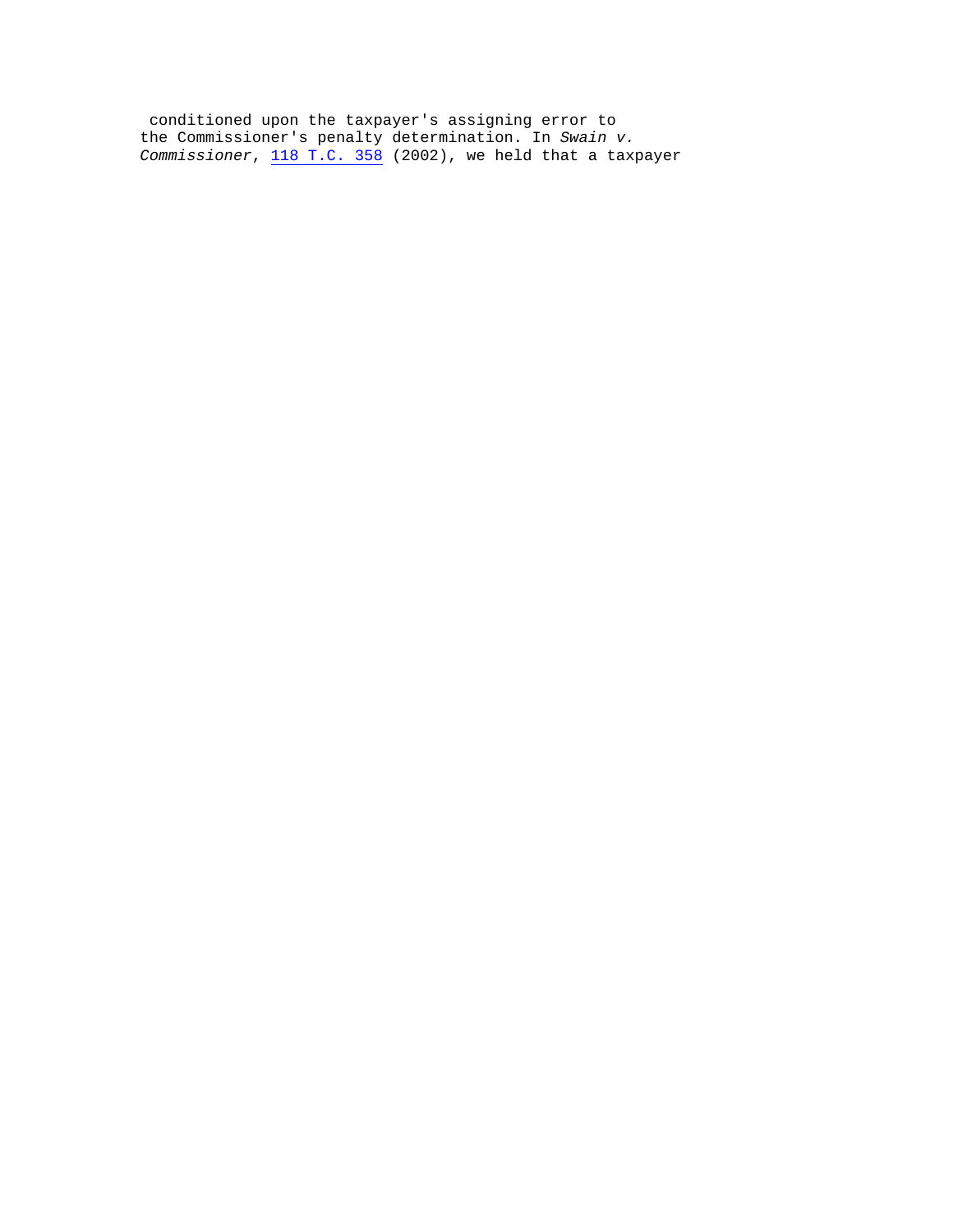States v. Boyle,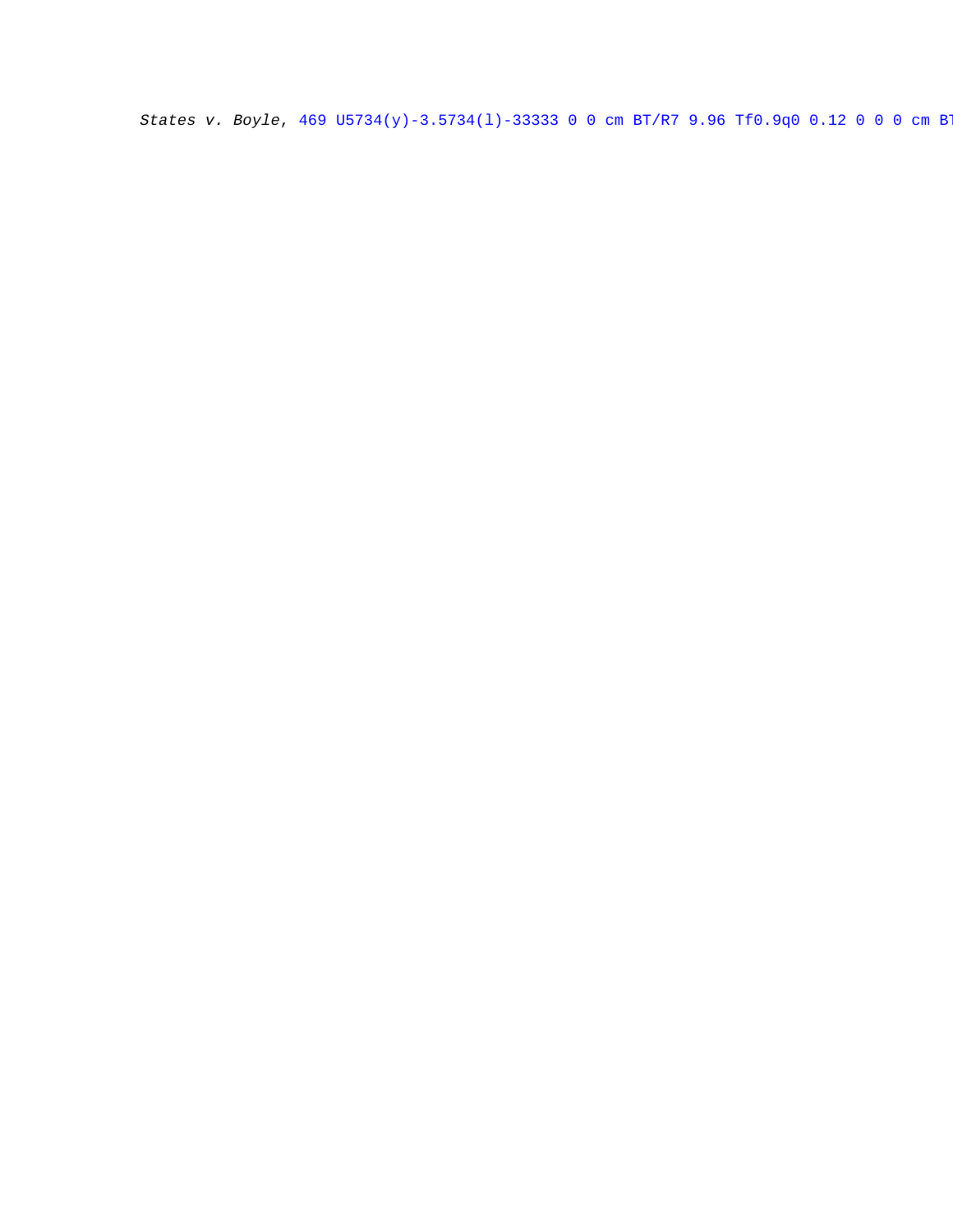return, the Secretary shall make such return from his own knowledge and from such information as he can obtain through testimony or otherwise.

(2) STATUS OF RETURNS. - Any return so made and subscribed by the Secretary shall be prima facie good and sufficien7tbed NSe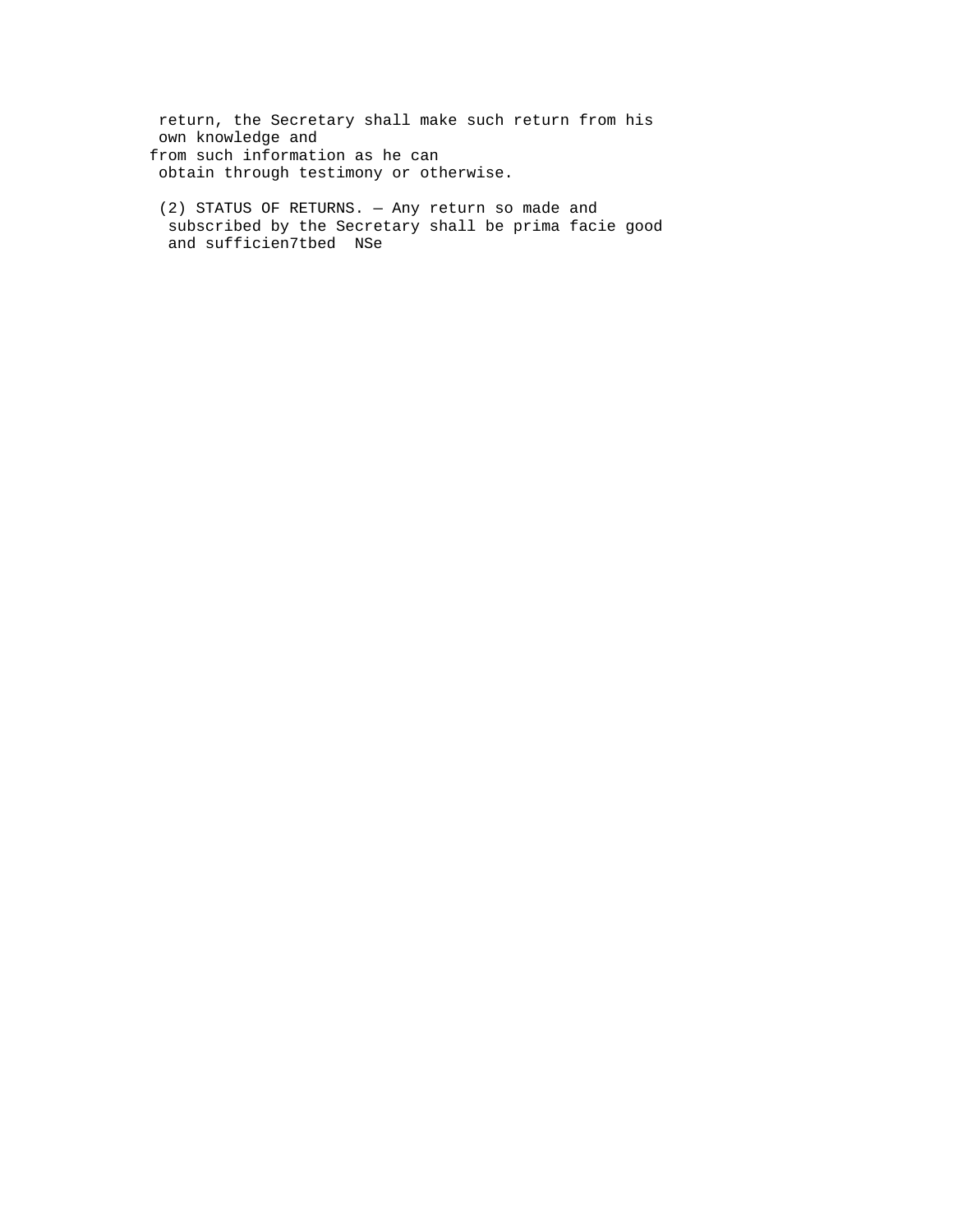into evidence and did not otherwise prove that an SFR meeting the requirements of section 6020(b) had been made for 2003. The only evidence regarding the SFR is a cryptic and summary reference to a "Substitute for Return" contained in Form 4340, Certificate of Assessments, Payments, and Other Specified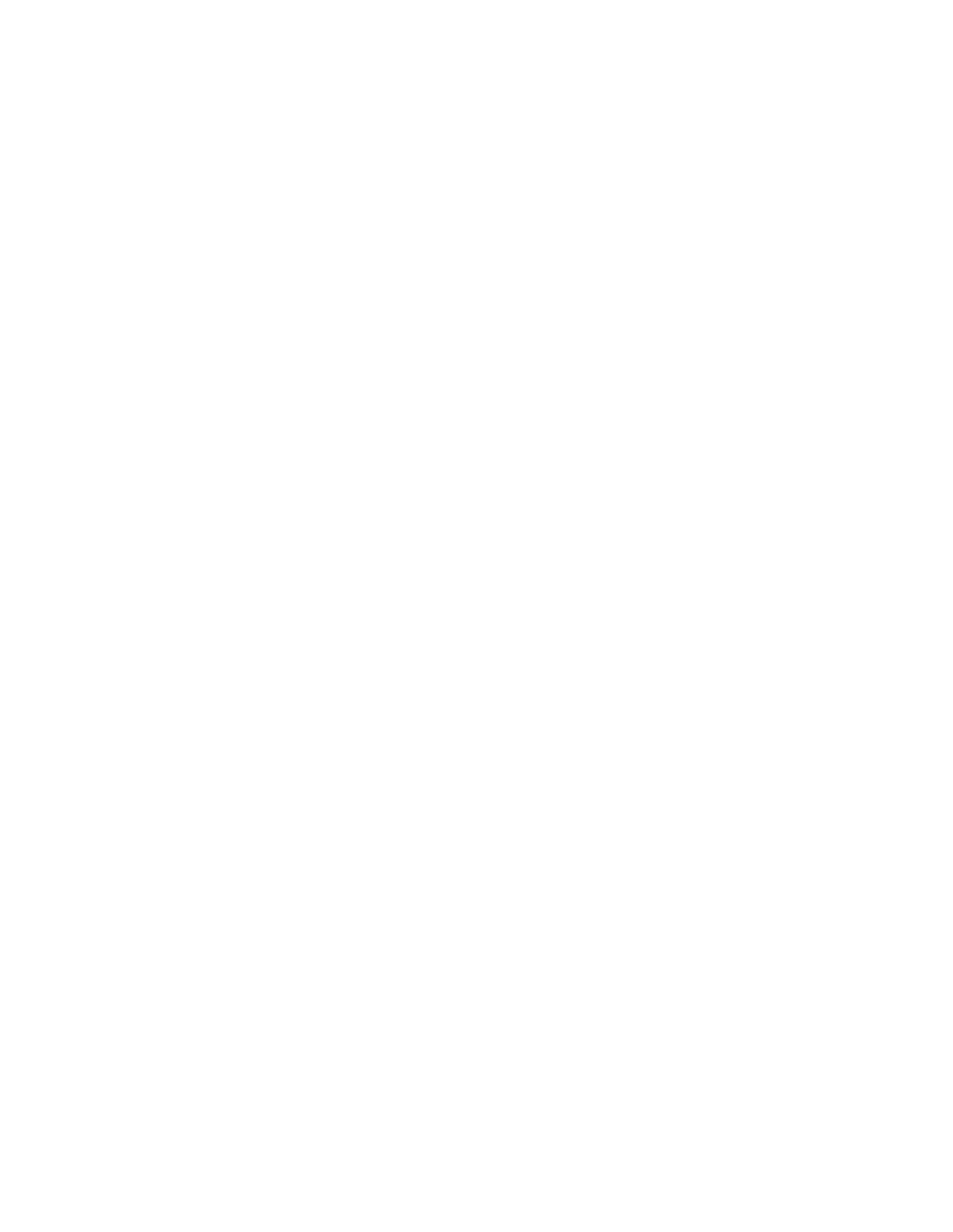1.61-11(a), Income Tax Regs. ("Pensions and retirement allowances paid either by the Government or by private persons constitute gross income unless excluded by law.").